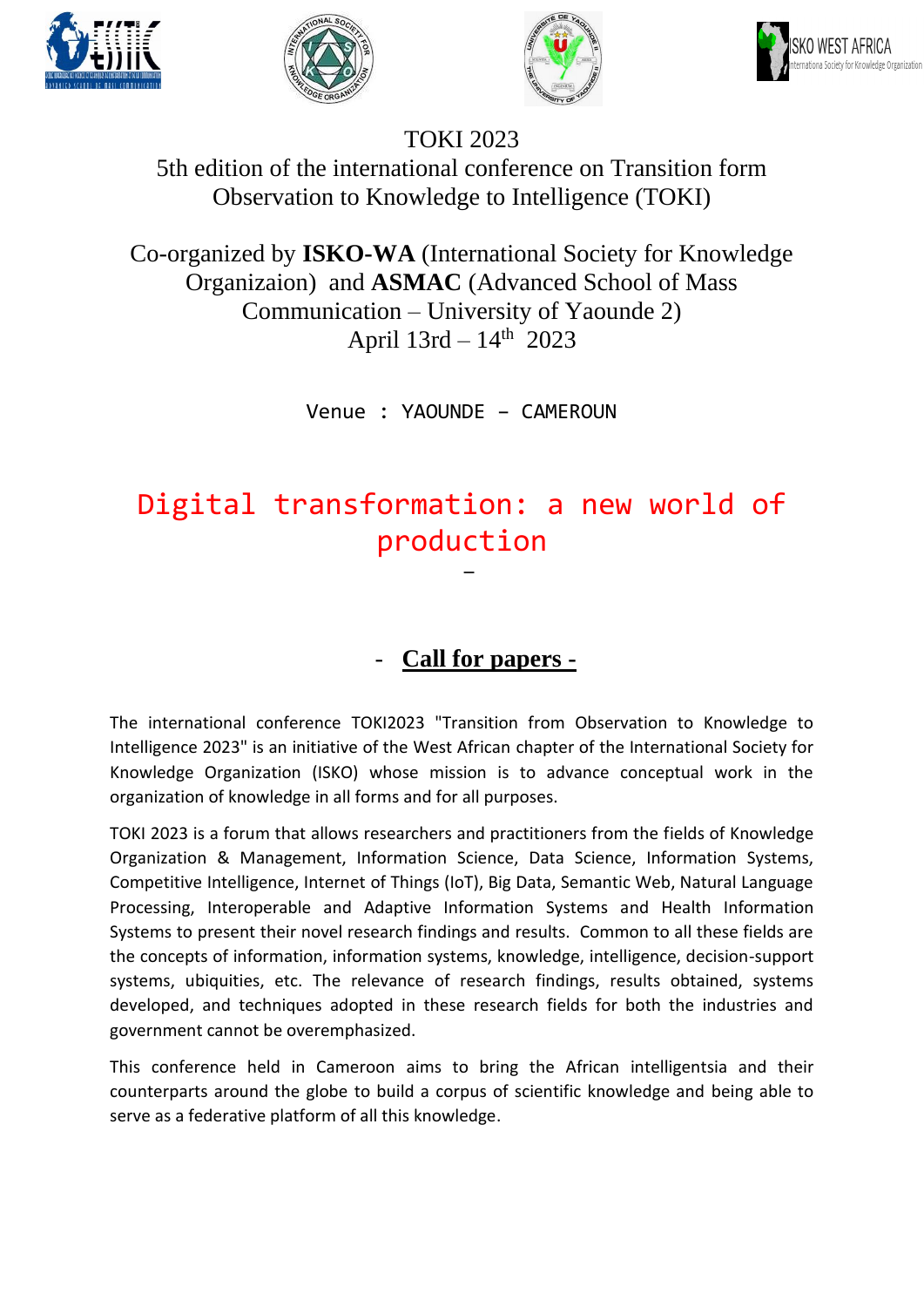







We welcome original contributions in the form of **full papers** from high quality research in **English** or **French**. We would like to encourage papers covering a wide range of fields and multidisciplinary approaches, including but not necessarily limited to the following axes:

**Axis 1**: Knowledge Organization and Management

- Theories of knowledge organization
- Knowledge representation and capitalization
- Knowledge graph and Semantic Web
- Knowledge organization and new media
- Methods and systems for knowledge organization (archiving, information retrieval systems, documentation)

**Axis 2**: Knowledge organization in the heath sector

- Knowledge capitalization of COVID-19 endogenous interventions
- Health information systems
- Knowledge organization in the health industry
- Documenting African resilience viz-a-viz COVID-19 pandemic

**Axis 3**: Techniques, Tools, Methods, Models and Systems for transitioning from Observation to Knowledge and to Intelligence

- Artificial intelligence
- Competitive intelligence
- Territorial intelligence
- Decision-making tools
- Internet of Things
- Big Data
- Data Science
- Natural Language Processing
- Interoperable and adaptive information systems

#### **Valuation of the results of the conference**

All accepted and presented papers will be published in the conference proceedings. The best papers will be published in ASMAC review "Frequence Sud"

#### **Submission**

Interested authors are invited to specify the axis of their intervention and to submit their complete article from the following link

**<https://easychair.org/conferences/?conf=toki2023>**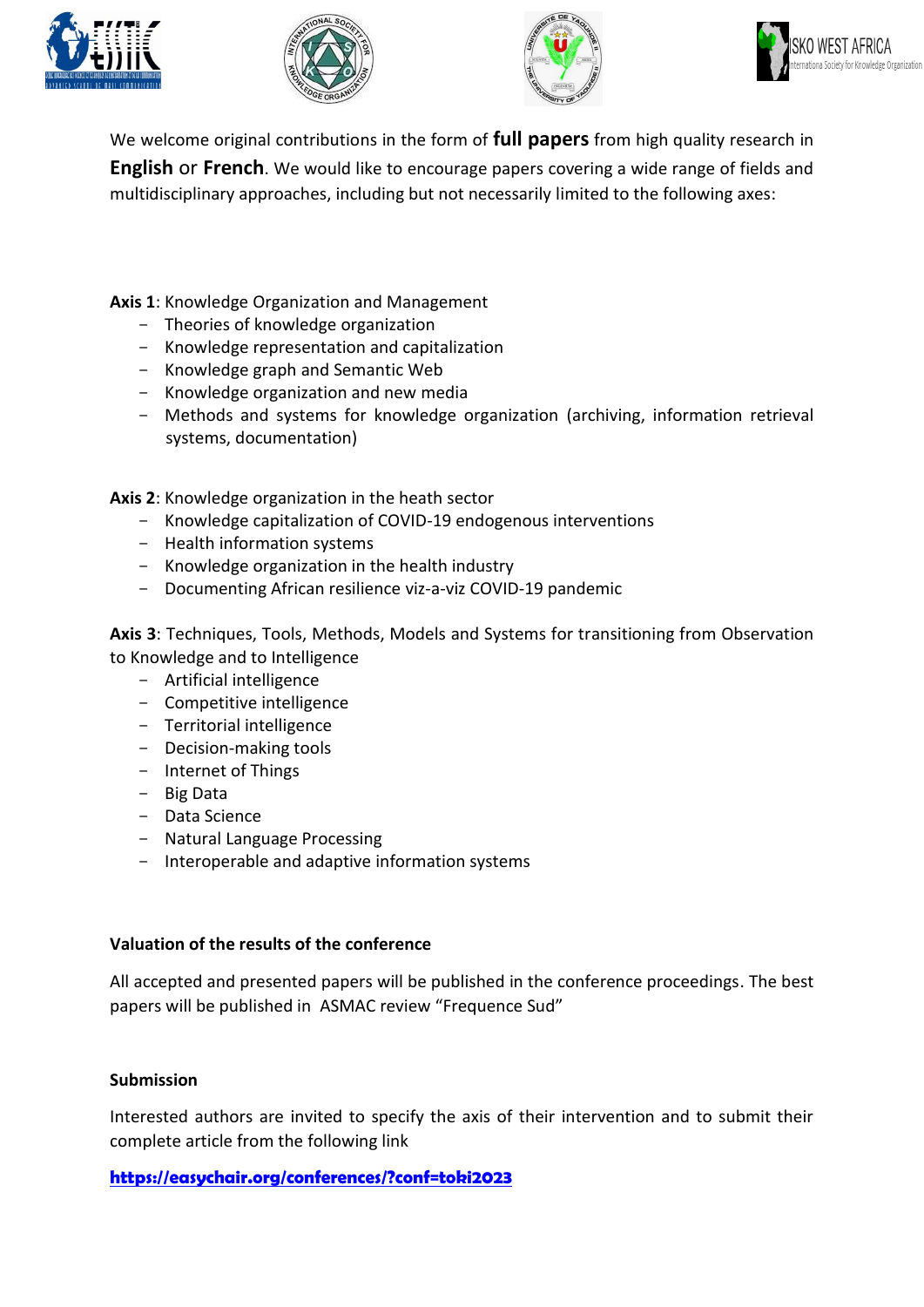







#### **Key dates**

- **March 2022**: 1st Call for papers
- **May 1st, 2022**: 2nd call of papers
- **September 30, 2022**: Deadline for receipt of proposals for papers
- **September 30, 2022**: Notification to authors
- **December 1st, 2022**: Deadline for submission of corrected proposals
- **March 31, 2023**: Deadline for registration
- **April 13rd-14th 2023**: Conference holding

#### **Registration fees**

- Researchers, academics residing in Cameroon or in Africa: 25 000 FCFA / ₦ 25 000 for members and 35 000 FCFA / ₦ 30 000 for non-members

- PhD students: 15 000 FCFA / ₦ 12 000 for members and 25 000 FCFA / ₦ 15 000 for nonmembers

- Under graduated Students: 5,000 FCFA / ₦ 5,000
- International participants outside Africa: 75 €.
- Independent organizations: 50 000F CFA

#### **Means of payment:**

- By MoMo or OM for payment in FCFA: **677 723 484** // **655 804 018**;
- By bank transfer for payment in Naira and Euro
	- **1015381328 - Zenith Bank Plc, Ile-Ife Branch (ISKO-West Africa Chapter);**

#### **- IBAN: FR7630004004260000812571685 - BIC: BNPAFRPPNC - BNPPARIBAS**

**NB**: Payment of the registration fee entitles the participant to a copy of the conference proceedings, access to coffee breaks, lunches and gala dinner.

#### **Scientific committee**

#### **Scientific committee**

- Prof. Fouda NDJODO (IGA-MINESUP)- Computer Science Department University of Yaounde I
- Prof. Maurice TCHUENTE, PCA- University of Yaounde 2
- Prof. MINKOA SHE Adolphe: Vice-Chancellor University of Yaounde 2
- Prof. Jean-Emmanuel PONDI V-R Enseignements, Professionnalisation, Développement TIC-University of Yaounde 2
- Prof. Nadine MACHIKOU V-R Recherche, Coopération, Relations avec le Monde des Entreprises- University of Yaounde 2
- Prof. Edmond Biloa V-R Contrôle Interne et Évaluation- University of Yaounde 2
- Prof. Patricia BISSA ENAMA Secrétaire Général– University of Yaounde 2